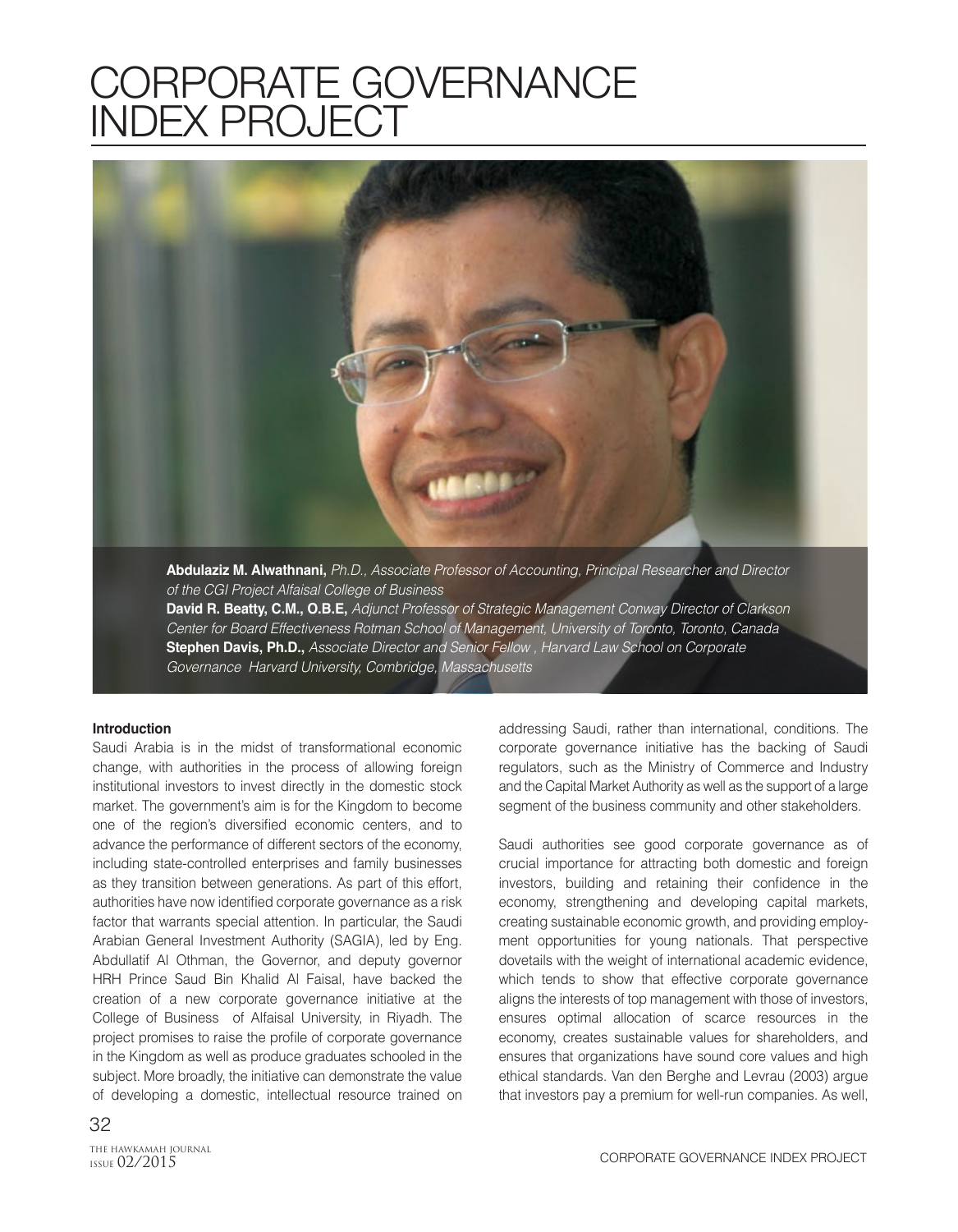advocates contend, good corporate governance promotes business integrity and social responsibility and encourages companies to participate in projects that support charitable, educational and/or environmental causes. International bodies such as the Organization for Economic Co-operation and Development (OECD) and the World Bank Group, governance NGOs such as Hawkamah and the International Corporate Governance Network, and national regulators in the GCC region have gone further by issuing standards and best practices in governance behavior.

Alfaisal's project seeks to test the practical application of these standards in the Kingdom by establishing baseline data on how enterprises approach governance today. The Corporate Governance Index (CGI) project is to be implemented in three stages, with outside advice provided by Professor David Beatty of the Clarkson Center for Board Effectiveness at Rotman School of Management, University of Toronto, and Dr. Stephen Davis, senior fellow of the Harvard Law School Program on Corporate Governance and a senior fellow in governance at the Brookings Institution, in Washington, DC.

### **Baseline Governance Data**

In the first stage of the project, researchers have constructed a corporate governance index—that is, a set of comparisons, not a stock market index—for listed Saudi companies. The CGI objective is to measure corporate governance disclosure and practices and assign a general score to each firm. The CGI score, in turn, compromises two components: mandatory disclosure and voluntary disclosure. Mandatory disclosure includes information that companies are required to report on by market regulations, namely the Listing Rules and Corporate Governance Regulations. On the other hand, voluntary disclosure includes information that companies voluntarily report in their efforts to promote transparency and accountability.

When released, CGI's reports comparing voluntary governance disclosures among listed Saudi firms are expected to encourage lagging companies to improve information output. Sponsors of the project hope that the initiative will enhance transparency and accountability and increase the attractiveness and competitiveness of the Saudi capital market both for domestic and foreign investors, particularly institutional investors, an essential ingredient for market development and maturity. The CGI report will be published on an annual basis, starting this year, by the newly- expected to be launched Corporate Governance Research Center at Alfaisal University.

## **Governance at Family Companies**

In the second stage, over the next two to three years, the CGI project will be extended to include family-owned companies, particularly the large firms. Family-owned companies are the leading form of business organizations in Saudi Arabia. They represent about 95 percent of Saudi companies and they are the backbone of the Saudi economy.

There are more than 5,000 family businesses; less than 3 percent of them are listed on the stock market. According to Jeddah Chamber of Commerce and Industry, family businesses contribute about 25 percent of the gross domestic product (Economic Times, July 26, 2012). Their contribution to the non-oil GDP is a little bit more than 50 percent. This rate reflects the importance of family businesses to the Saudi economy.

The predominance of family companies in the Saudi market presents challenges and opportunities for corporate governance that are not always considered in publicly traded companies where ownership is dispersed and management is mainly in the hands of external and hired professionals.

In first and sometimes in the second generation, family businesses are managed by the founders and other family members. As a result, these businesses often face difficulties in attracting and retaining good professionals to assume management positions due to the resistance of family / managers to cede control of the business and change habits and ways of running the business. As well, family-owned businesses, particularly after the founding generations, face a multitude of challenges, such as succession planning, access to debt markets, and attracting and retaining highly qualified professionals as well as business success and family peace. These among others are unique governance issues that family-owned companies face that may threat their existence, but which are not well addresses in international governance codes and standards.

According to the Family Business Institute, the survival rate of family businesses into the second and third generations is 30 percent and 12 percent, respectively. However, only 3 percent of family businesses survive to reach the fourth generation. This statistic strongly suggests that 90 percent of today Saudi family companies will not survive after the second generation.

Thus, for the Saudi market, any discussion of corporate gover nance improvements must address the unique governance challenges that family companies face. Establishing the right corporate governance structure for family-owned businesses will help improve their corporate governance practices, succession planning, and ensure their continuity and sustainability. Good corporate governance improves internal control systems and risk management of family companies and provides assurances to debt investors that their interests and concerns will be recognized and addressed. This enhances the ability of these companies to attract debt financing, while reducing their cost of capital (e.g., Williamson, 1975). As well, the right governance structure improves the image of family businesses and strengthens their appeal to equity investors

33